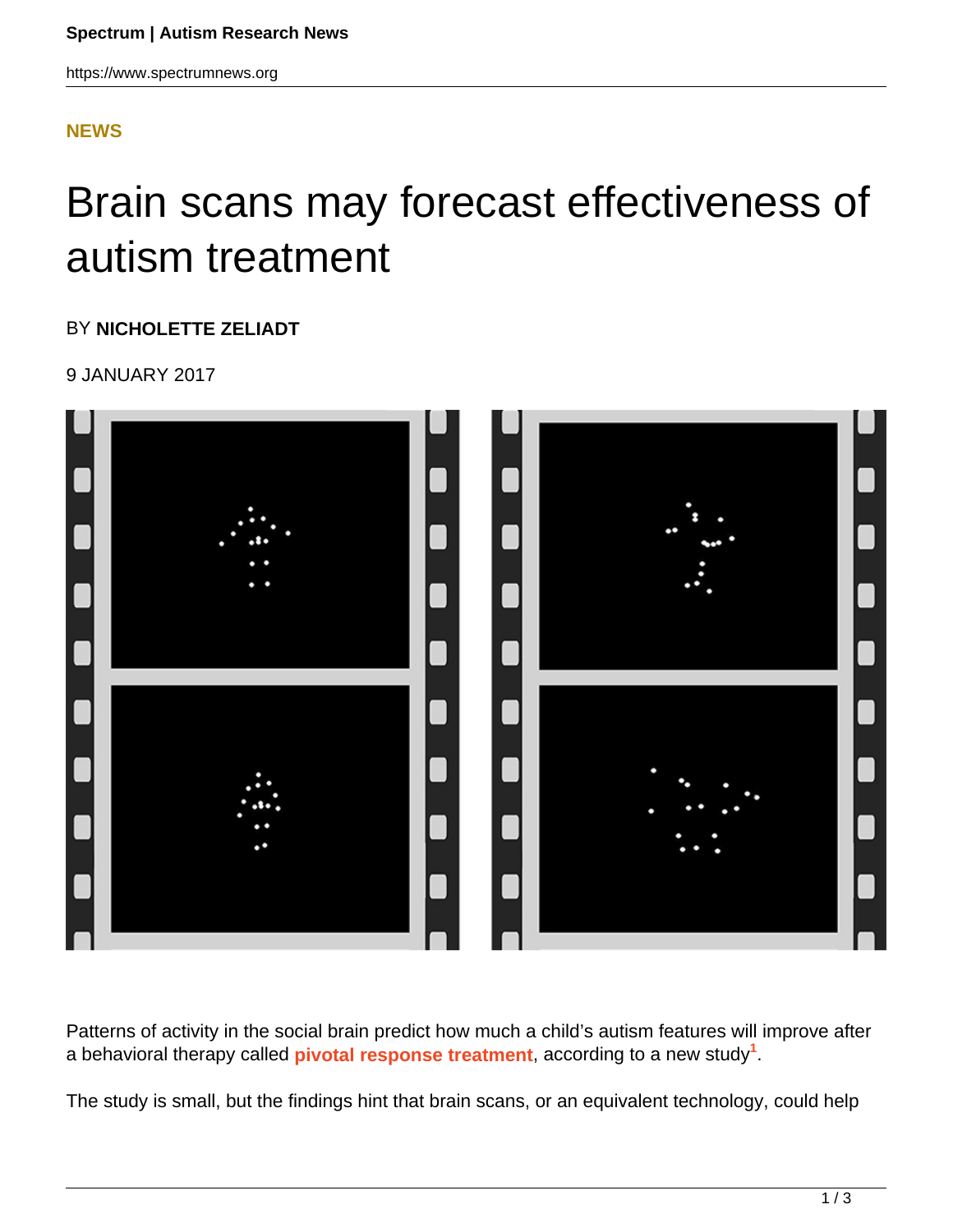clinicians select the most promising treatment for a child with autism.

"It takes time and money to try a treatment," says lead investigator **Daniel Yang**, assistant research professor of pediatrics at George Washington University in Washington, D.C. "We don't want to waste time exploring a false hope."

Clinicians have no proven method for recommending a particular treatment for a child with autism. "But we often find that kids who have similar clinical profiles respond very differently" to a given therapy, says **Shafali Jeste**, associate professor of psychiatry and neurology at the University of California, Los Angeles, who was not involved in the study.

This variability can complicate tests of autism treatments. A therapy that works in some children may appear ineffective in a larger, more heterogeneous group. A **biomarker** that predicts treatment response in children with autism may help researchers choose who to enroll in a trial. "That's why this work is exciting," Jeste says. The findings appeared in November in Translational Psychiatry.

## **Functional forecast:**

Yang and his colleagues used functional magnetic resonance imaging to record brain activity in 20 children with autism, aged 4 to 7 years, as they watched **animations of dots**. The dots either moved randomly or resembled a person doing something social, such as playing 'pat-a-cake.' The researchers compared brain activity in response to human motion versus random motion.

The children then received seven hours of pivotal response treatment each week for 16 weeks. The therapy involves using activities and objects that interest a child to foster communication and other social behaviors, such as taking turns during play.

The researchers assessed each child before and after treatment using the Social Responsiveness Scale, a parent questionnaire. They looked to see how changes in autism severity track with brain activity prior to treatment.

A statistical analysis identified four clusters of brain regions whose response to the animations predicted improvement after treatment. The more active these regions are in response to human motion relative to random motion, the more effective the treatment is in a child.

All of the clusters are involved in social behavior. One includes the **fusiform gyrus** and **superior temporal sulcus**, areas involved in social perception. Another comprises regions on the right side of the brain that govern social attention. A third includes regions that regulate emotion. The fourth encompasses areas implicated in social memory and motivation, including the **hippocampus** and the amygdala.